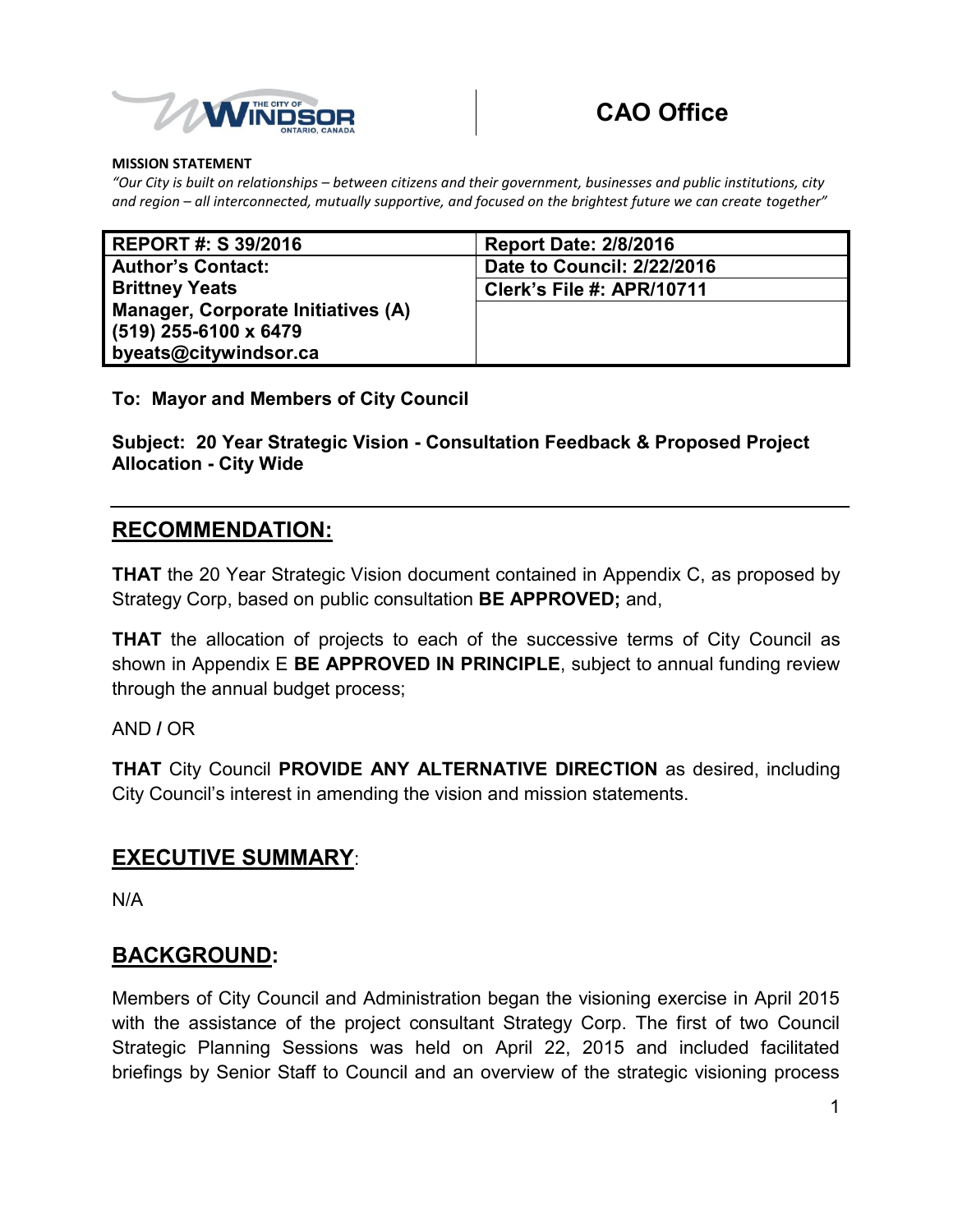by Strategy Corp. This session was followed by one on one meetings with City Council and the Corporate Leadership Team, and a facilitiated session with the Senior Management Team. Feedback received through these exercises was used to set the context for the vision. On May 7, 2015 a second Council Strategic Planning Session was held to communicate the feedback received to date and to gather further input to develop the draft vision document.

 At the July 6, 2015 meeting, City Council approved the draft 20 Year Strategic Vision document. As part of next steps Administration was requested to populate current and approved projects (generally found within the 5 year capital plan or operational plans or grants) under the respective strategic themes. A series of consultation sessions were then held by the Mayor with individual Members of Council to identify additional projects to occur within the 20 year time frame. These projects were provided to Administration and added to the City Councillors' Proposed Projects List and were assigned a very preliminary estimated cost range.

 At the September 8, 2015 meeting, (see report attached as Appendix A) City Council approved the City Councillors' Proposed Projects List as the official document for the 20 Year Strategic Vision consultation sessions. (Please note: the approved list of City Councillor's Proposed Projects, which includes the additions identified by Council at the September  $8^{th}$  meeting, is provided in Appendix D). Public consultation activities were undertaken in the fall of 2015 and have now concluded.

 This report will summarize the consultation process and feedback received, and will present the recommendations for changes to the draft 20 Year Strategic Vision document as provided by Strategy Corp. Finally, this report provides a mathematical ranking of the projects that were proposed by City Councillors based on the responses to survey questions that asked participants to rank what was important to them in several different ways. In addition to the ranking, Administration has provided input into the various projects and has proposed an estimated timing of the various projects over the next 20 years.

# **DISCUSSION:**

#### *Public Consultation Process*

 The public consultation process for the 20 Year Strategic Vision commenced in September 2015 and encompassed a variety of consultation activities in two phases. As part of phase one in September, October and November 2015, one hour sessions were held at the beginning of each fall ward meeting to allow members of the public to provide input on the draft strategic vision document. Members of Administration and City Council were in attendance to answer questions and receive feedback from residents. Copies of the draft 20 Year Strategic Vision and projects list, feedback survey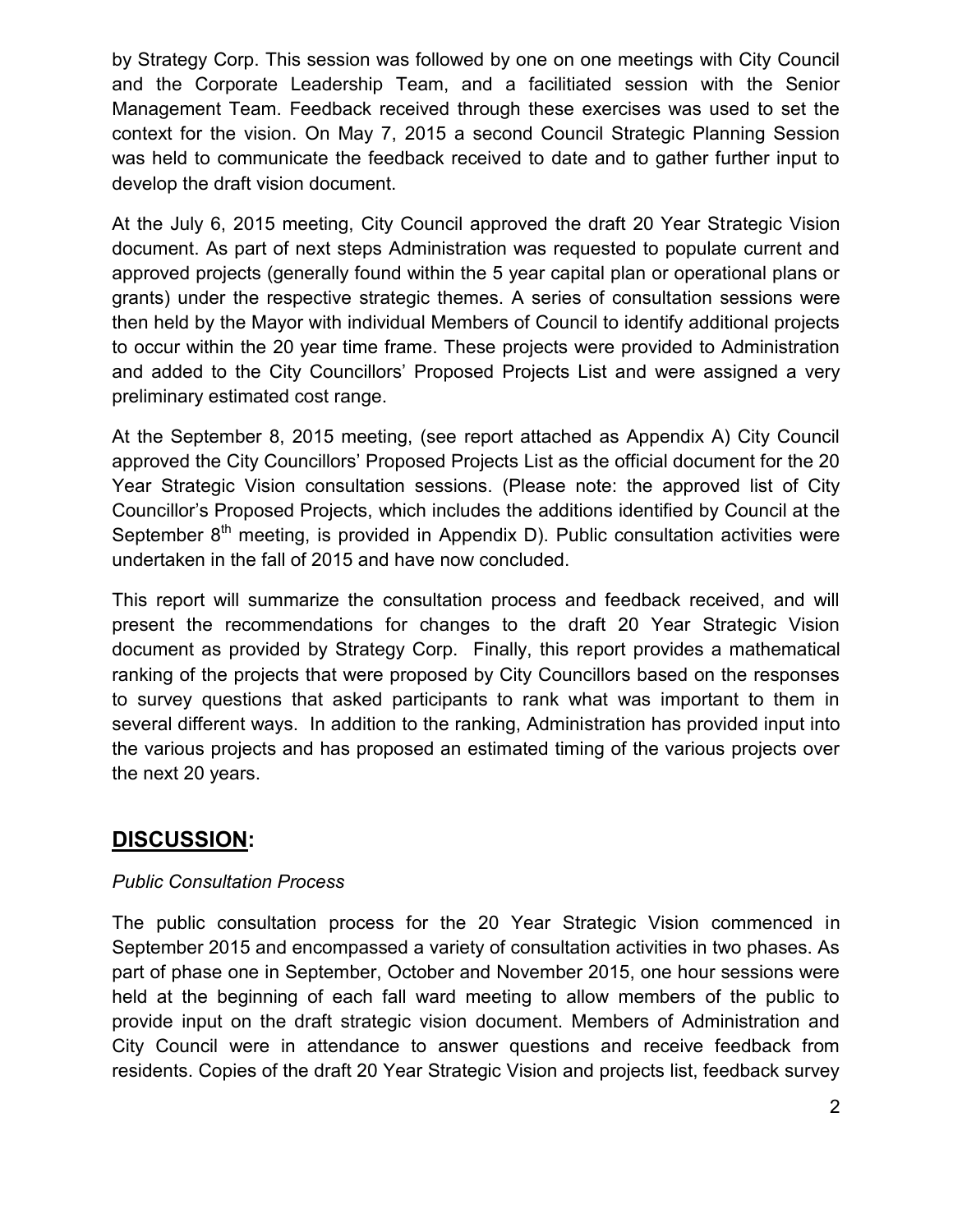and a brochure outlining the process to date were also available to participants. An additional consultation session was held at Devonshire Mall on Saturday November 7 for all residents. Attendance figures for the ward meeting sessions are listed below. These figures only capture those attendees who signed in and are not necessarily an accurate number of people in attendance.

| Ward #  | <b>Meeting Date</b>           | # of Attendees (as per sign in list) |
|---------|-------------------------------|--------------------------------------|
|         |                               |                                      |
| Ward 1  | <b>Thursday September 24</b>  | 68                                   |
| Ward 2  | Thursday October 15           | 58                                   |
| Ward 3  | <b>Wednesday October 7</b>    | 70                                   |
| Ward 4  | Tuesday October 6             | 91                                   |
| Ward 5  | <b>Tuesday September 22</b>   | 54                                   |
| Ward 6  | Thursday November 5           | 57                                   |
| Ward 7  | <b>Wednesday October 7</b>    | 46                                   |
| Ward 8  | Thursday October 1            | 35                                   |
| Ward 9  | <b>Wednesday September 30</b> | 55                                   |
| Ward 10 | <b>Thursday October 22</b>    | 44                                   |

 An online version of the feedback survey was active over a two month period concluding November 30. A total of 498 survey responses were received over the consultation period (includes all online and paper submissions). A detailed outline of the survey responses is available upon request, through the City Clerk's office.

 The second phase of consultation occurred on November 24 & 25 as four targeted consultation sessions were held with various community leaders and facilitated by Strategy Corp. A list of the stakeholders that participated in the sessions is attached as Appendix B. Some additional stakeholders were invited to participate, however were unable to attend. As part of the sessions, stakeholders were asked to provide feedback on the three main themes within the draft vision document as well as the proposed mission and vision statements.

 Following the review of the feedback from the community and stakeholder sessions, and the online survey, the consultants from Strategy Corp have prepared a report attached in Appendix C. The report outlines suggested changes to themes and pathways as recommended through the consultation process. The final product as amendments by City Council, the plan in final form will be posted to the City's website. proposed by Strategy Corp is recommended by Administration. Upon approval or further

### *Ranking of City Councillors' Proposed Projects*

 Upon concluding the consultation process, Administration developed a prioritization matrix, as attached in Appendix D, to rank the projects that were proposed by City Councillors across three categories. Two of the categories were derived from the data collected from questions 4 and 5 of the feedback survey and the third was the estimated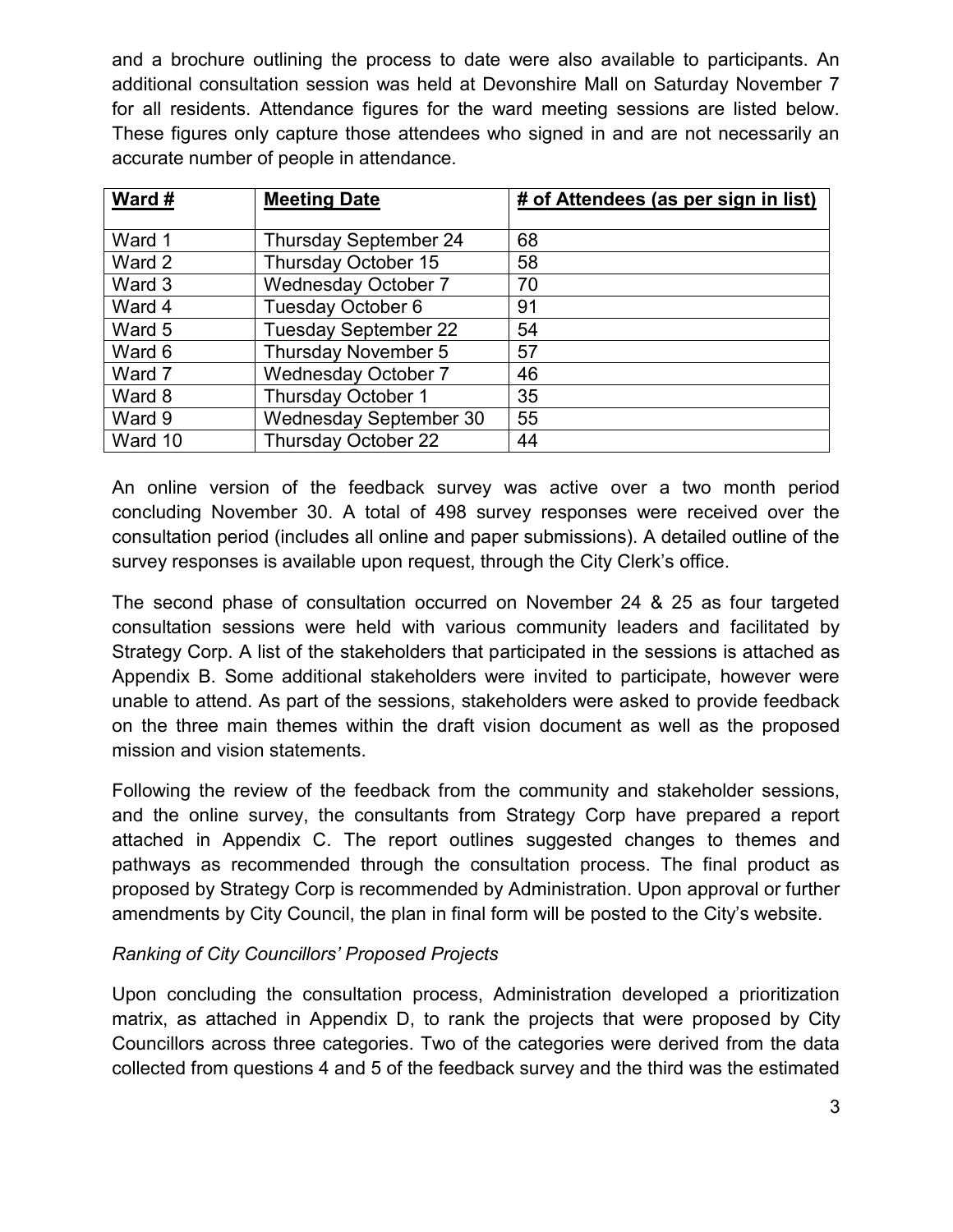range of capital investment required. Questions 4 and 5 from the feedback survey are listed below for context.

#### *Question 4*

 *In guiding the decisions for the next 20 years, do you think the City of Windsor should be planning to do more, about the same or less on each of the following services?* 

 *Supporting citizens with diverse needs Strengthening the city as a whole through innovative strategies that support its Attracting new jobs Delivering better roads Delivering better transit Supporting local businesses and industries Protecting the environment Celebrating the city's heritage and cultural diversity downtown, neighbourhoods and districts Investing in new technologies to help build the economy Improving Windsor's image Ensuring that growth is sustainable Maintaining sustainable City infrastructure* 

#### *Question 5*

 *Please indicate how important the following considerations are in terms of investment in vision projects.* 

*lmpact on budget/taxes lmpact on the environment lmpact on economy lmpact on quality of life* **Impact on civic beautification** *Impact on budget/taxes<br>Impact on the environment<br>Impact on economy<br>Impact on quality of life<br>Impact on civic beautification<br>Impact on civic beautification* 

 The responses for the two survey questions were compiled and a ranking was assigned according to the preferences of the majority of survey respondents (Maximum of 12 points for question 4 and 6 points for question 5). The proposed projects were then mapped against the criteria and received the designated number of points associated with each category that was satisfied. For example, projects that would contribute to the  highest rated category, which was "*attracting new jobs"*, were assigned 12 points. A total number of points were then calculated for each proposed project and an overall ranking was assigned. The estimated capital investment required was ranked according to the associated dollar value (inexpensive to most expensive) and a score was assigned. Each proposed project received three different rankings, as listed in Appendix D. A weighted score comprised equally of the three rankings, provided guidance to Administration when preparing the proposed project allocation.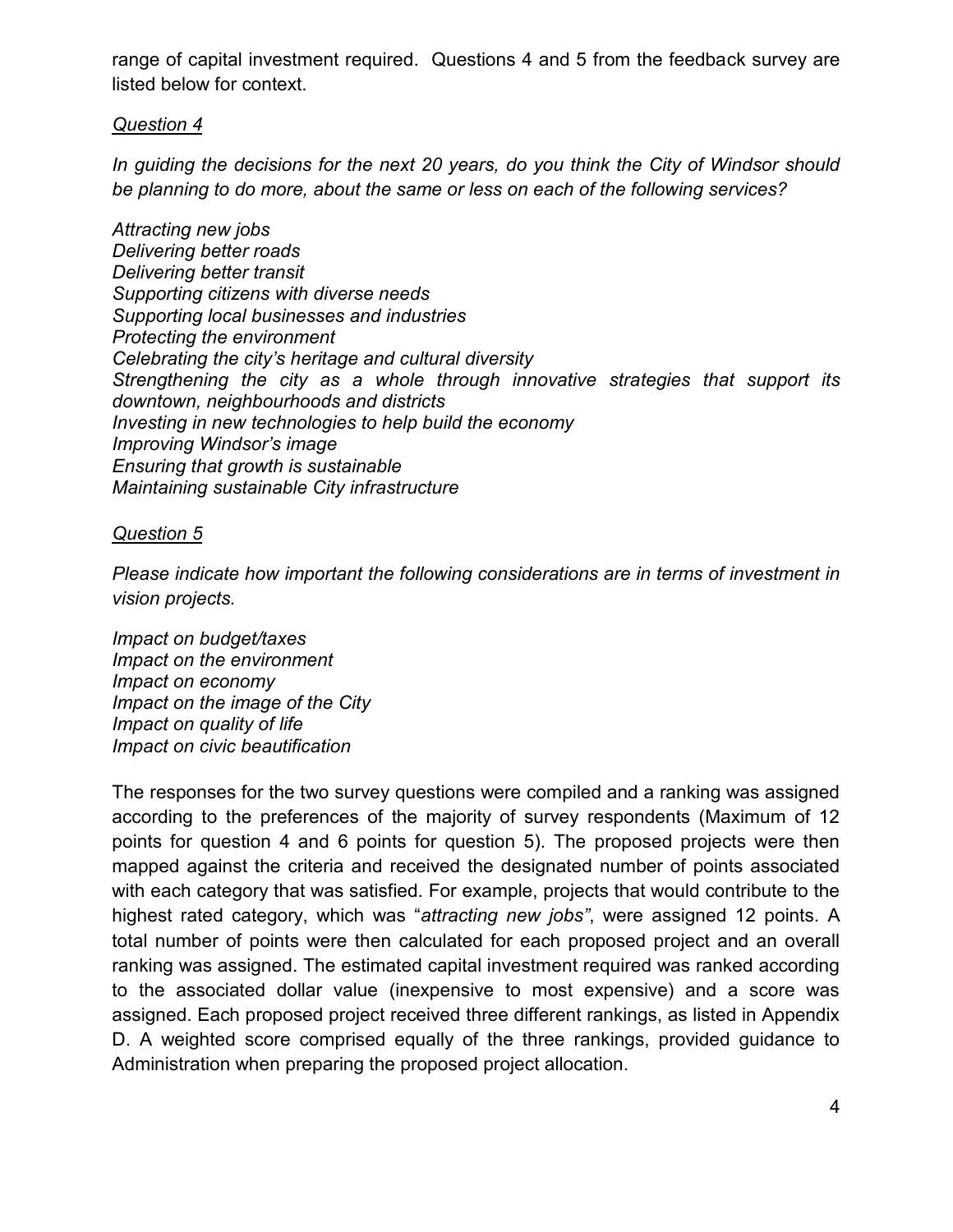#### *Project Allocation over the 20 year time horizon*

 In accordance with the Municipal Act (2001), the operating budget for the City is approved annually. The capital budget dealing with the first 2 years of the 20 year strategic vision window has been established by City Council. Therefore the capital budgets for the years 2015 (approved by Council in January 2015) and 2016 (approved by council in December 2015) have been approved. The capital budget for the years 2017 through 2020 have been approved in principle but can be amended and reprioritized or added to with additional tax levy, as City Council may decide during each year's budget process.

 Notwithstanding the above mathematical rankings, the noted City Council approvals form the direction that will at least preliminarily guide Administration in the delivery of its service for at least 2016 and in some cases for the succeeding 4 years as the budget approval in principle has established some expectations in the eyes of the public.

 Therefore Administration has proposed an allocation of City Councillors' proposed projects to various terms of Council based on what is already funded either in whole or in principle. Projects allocated to later years/later terms have been so allocated either based on their ranking or based on their projected costs which are not currently in the funding plan. All proposed projects are accompanied by an estimated cost range to inform the discussion and planning process, however, comprehensive analysis of the proposed projects has not occurred.

 City Council may wish to reallocate, or reprioritize the budgets or alternatively, may wish to levy funds to deliver on projects not currently funded.

 Administration's proposed allocation of projects over the 20 year time horizon is provided in Appendix E. The allocation was informed by the prioritization exercise, existing funding allocations and previous decisions of Council. City Council is at full liberty to make changes to the proposed allocation of projects. Staff will conduct additional analysis and prepare reports back to Council for those projects which are confirmed for the 2015-2018 term. Projects where funding has already been allocated will proceed, unless otherwise directed by Council.

 Some additional explanatory comments with respect to the rationale for the proposed allocation of projects are included below.

### 2015- 2018 Term

 A number of the projects listed have already been allotted funding within the 5 one example of a project which did not rank high on the prioritization matrix year budget and will proceed as planned. The reconstruction of Cabana Road is (along with other road renewal projects), but has been moved up to this term as it was deemed as a Council priority and funding has been identified and/or committed to the project. North Service Road Improvements are another project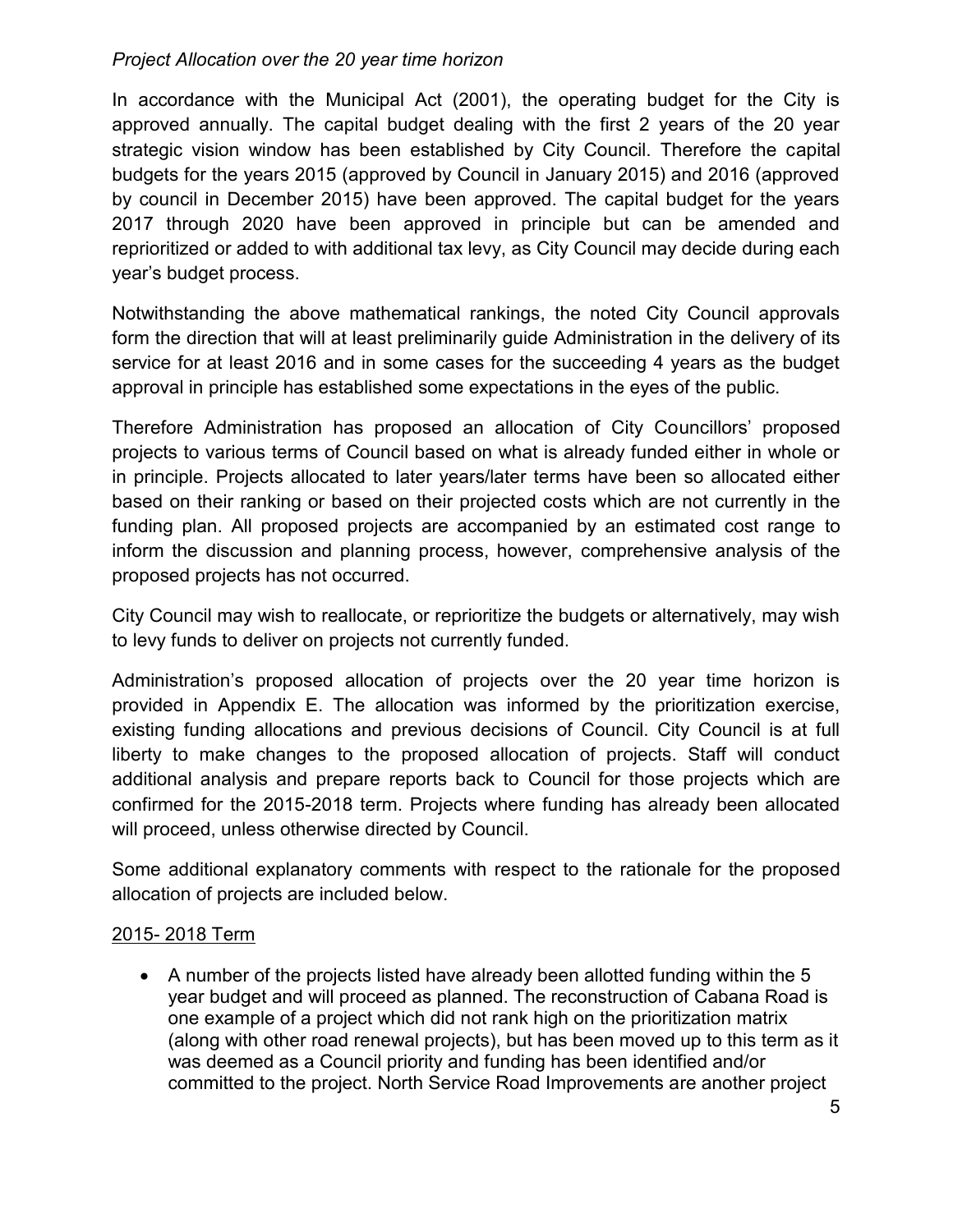completed in 2016. which has been placed within this term as it is funded and scheduled to be

- The Publishing City Council Voting Records Online project has been placed present a follow-up report on this item to seek Council direction. within the current term as there is no cost involved. Additional details about the nature of information that City Council wishes to have published online would be required to direct staff resources. Currently, the minutes of Council meetings, which contain all recorded vote records, are publically available. The Clerk will
- A Wayfinding Signs program was highly ranked in the prioritization exercise and has been placed for consideration within in the current term of Council. Options for the program would be presented in a report back to City Council and would be dependent on the approval of funding.
- The Hospital Infrastructure Impact Study has been placed in this term as any studies required as part of the planning and development process for the site will occur once approval has been granted for the Acute Health Care Facility.
- Therefore these projects were grouped together to enable full consideration of require significant funding to proceed. Earlier discussions at City Council considered that an incubator and/or maker space could be established in conjunction with a move of the Central Library. the opportunity. Assuming the allocation of projects is confirmed, a report would be forthcoming to Council to provide options in this regard. While the projects have been placed in the current term of Council for consideration, they would
- Administration is currently in the process of researching options for Parking Technology Improvements (e.g. enabling mobile payments, multi-space meters, enforcement technology enhancements, etc.) and will be following up with a report within this term of Council.
- not considered to be a priority. Instead it was suggested that the City should focus on promoting its strengths through profile and reputation building. building the City's profile. The project can occur initially at a low cost with further reports to Council to seek direction on how to proceed. With respect to the proposed branding project, specific feedback was received through the stakeholder consultation sessions that a new identity for the City was Therefore, Administration would propose that appropriate stakeholders be brought together within the current term of Council to determine next steps for

#### 2019 – 2022 Term

 and Education Initiatives was relatively highly ranked on the prioritization matrix that the City is not in the health care business, it may be better suited to prioritize • Investment in Life Sciences / Health Sciences Sector Research and Innovation due to its potential to contribute to the economy and job creation. Recognizing the sector as an economic catalyst. This can be achieved through giving priority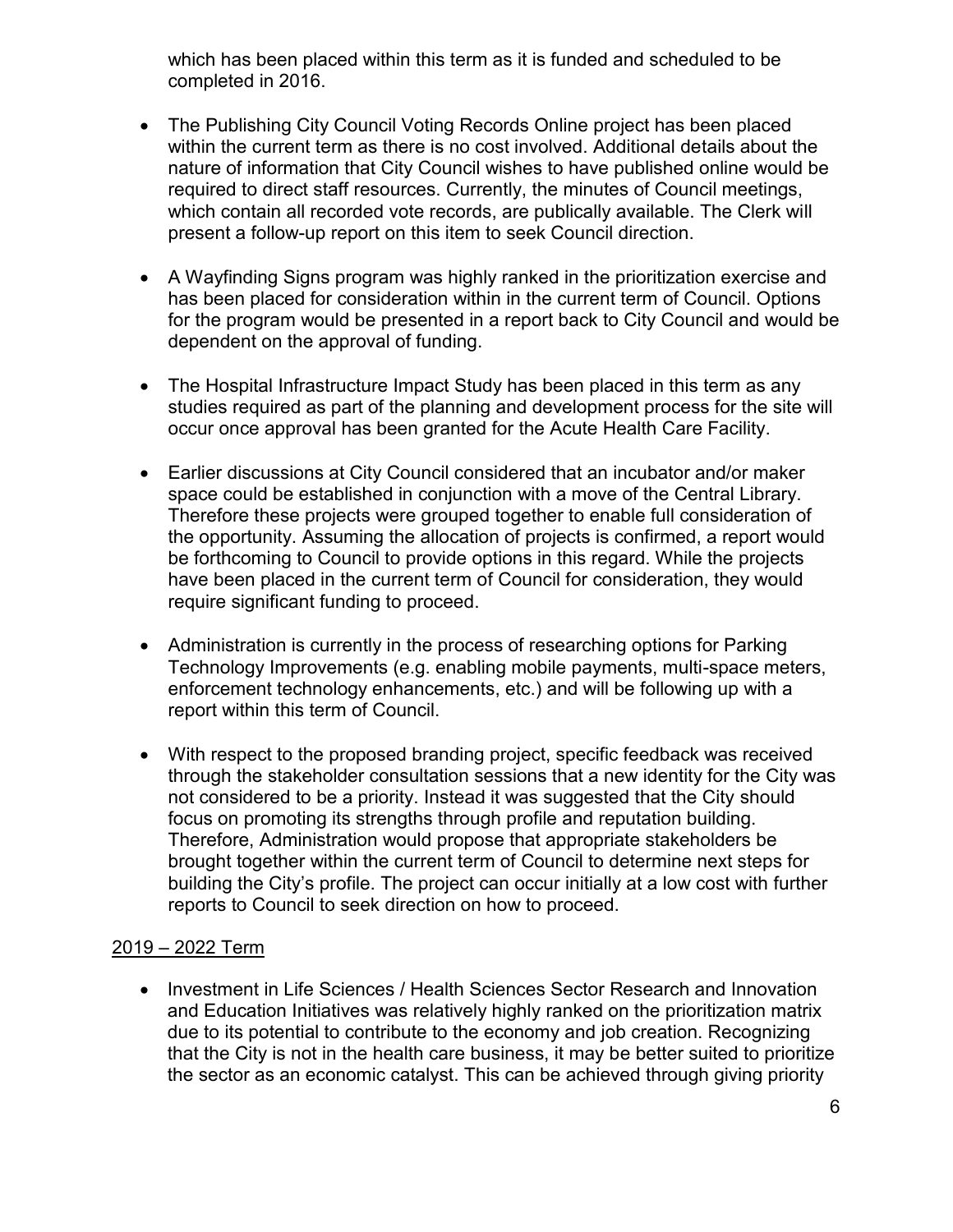to projects of a health sciences nature through the Community Improvement Plan (CIP). Opportunities under the CIP will be considered on an ongoing basis as they are presented.

- Ongoing progress and completion of the Riverside Vista Project and Central Riverfront Implementation Plan (CRIP) project, which have been placed during this term, are dependent on available City funding.
- The Lauzon Parkway Extension project will require significant funding commitments from upper levels of government and will be considered after a funding decision is made for the Acute Health Care Facility.

#### 2023 – 2026 Term

- fell in the mid to lower range of the prioritization exercise and have been A large number of the projects listed within the later time horizons were quality of life improvements to municipal facilities and existing infrastructure. These items allocated accordingly.
- The Alley Repurposing Program was placed within this term as the City is currently executing a program to sell alleys to abutting residents at a low cost.<br>Following conclusion of this program, Administration would examine the Following conclusion of this program, Administration would examine the remaining alleys and bring back options to Council.

#### 2027 +

- Health Care and is dependent on the timing of the New Acute Health Care participant in the process. The Ouellette Community Campus Hub project is being led by Hotel Dieu Grace Centre. Consultation for the project is ongoing and the City has been a
- Municipal operation of a Pedestrian Ferry across the Detroit River would require substantial funding and the City would be required to seek a federal permit to enable operations. Therefore, the project has been allocated to the 2027-2030 time horizon as a result. Unless City Council is willing to dedicate significant funds, it may be preferable to seek private sector interest in the opportunity.
- Despite placing in the high range of the prioritization matrix, the Rail Rationalization project has been listed in later years due to the associated costs and dependence on a third party. The City continues to work with rail companies on an ongoing basis to evaluate opportunities for rationalization.
- $\bullet$  criteria. In dealing with this item, it is recommended that City Council decide a street car. Significant funding is required for the project, thus it was placed in the 2031 time horizon. Improved transit is seen as a quality of life issue that can be accomplished in many ways. The proposed Street Car Loop from University to Via Rail fell midrange in the prioritization exercise due to the quality of life and improved transit whether the goal is improved transportation or to achieve the aesthetic charm of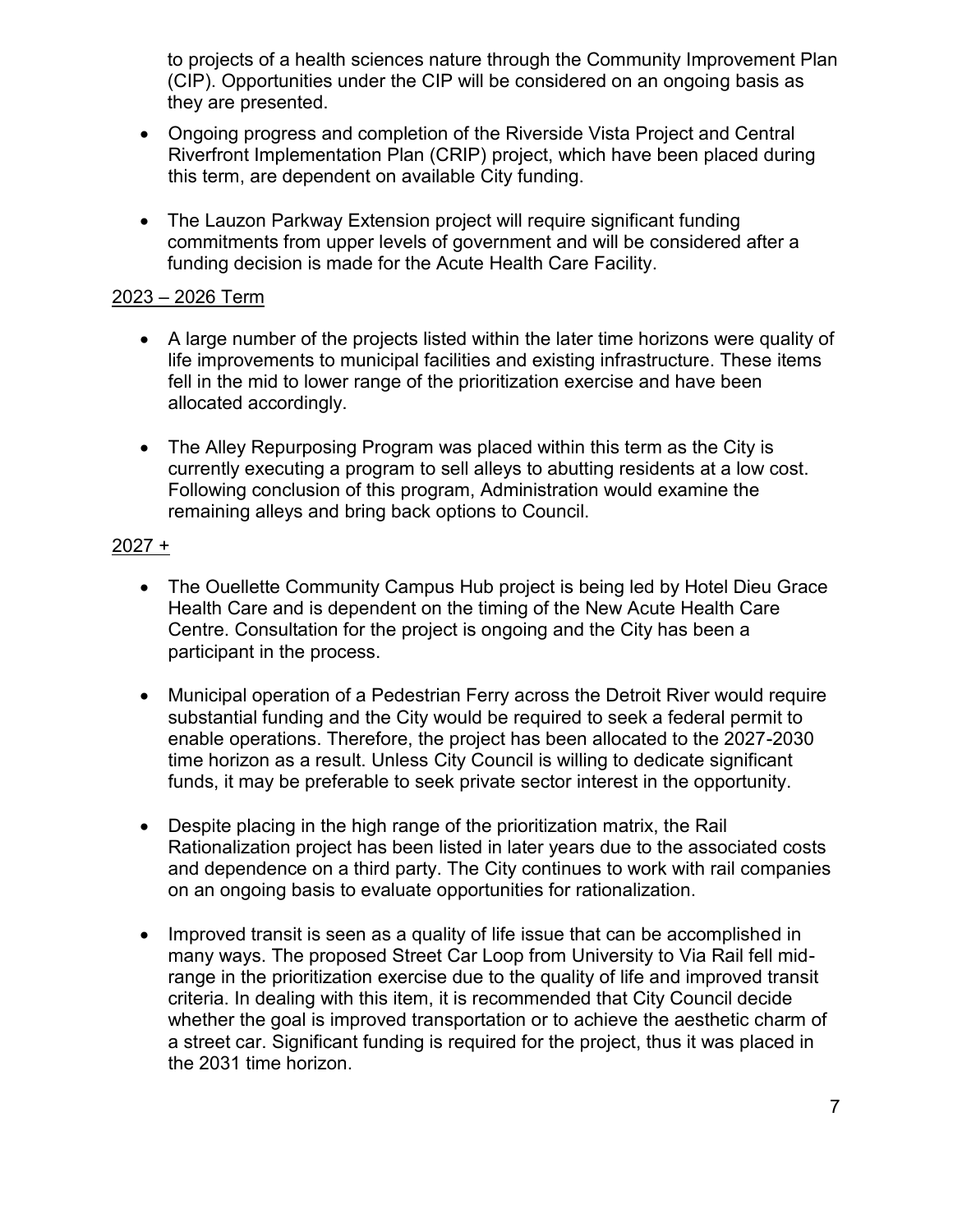#### Ongoing

- the pathway of *Continuing to emphasize fiscal sustainability* within the 20 Year Strategic Vision document. It is noted that this objective will conflict with (in terms of the ability to undertake, at the very least, the speed of achievement) those 20- Maintaining Competitive Tax Rates has been listed as ongoing, as this relates to year strategic vision initiatives that will require significant new funding allocations.
- The E-Government Electronic Enhancements project has been listed as ongoing, as there are several ongoing initiatives across service areas which are aimed at achieving this objective. To expand on our existing work, the City will focus on the following items:
	- public-facing web applications that will provide 24-hour service.  $\circ$  Making government activity easier to access by developing additional
	- valuable information resources with the public. The City is moving forward guidelines for publicizing non-sensitive corporate data. This information  $\circ$  Improving our transparency, increasing opportunities for citizen participation in government decisions, and laying the groundwork for business opportunities by sharing a greater amount of the Corporation's with an Information Management Program which will provide the can be used to verify the integrity of government actions and for businesses to develop additional services for the public which may consequently help to expand our economy.
	- for employees to perform their job duties without being anchored to a  $\circ$  Providing for a more mobile workforce by increasing the number of options desk. Having a mobile workforce can improve productivity as well as decrease corporate facility operating costs.
	- $\circ$  For each of the above items ensuring appropriate security is in place to the availability of services and information electronically. protect the Corporation from external threats that increase as you expand

#### *City of Windsor Vision and Mission Statement*

 In the 2007 Community Strategic Plan exercise, City Council adopted vision and mission statements as follows:

#### **Current Vision**

<u>Current Vision</u><br>Windsor is a quality city full of history and potential, with a diverse culture, a durable economy and a health environment where citizens share a strong sense of belonging and a collective pride of place.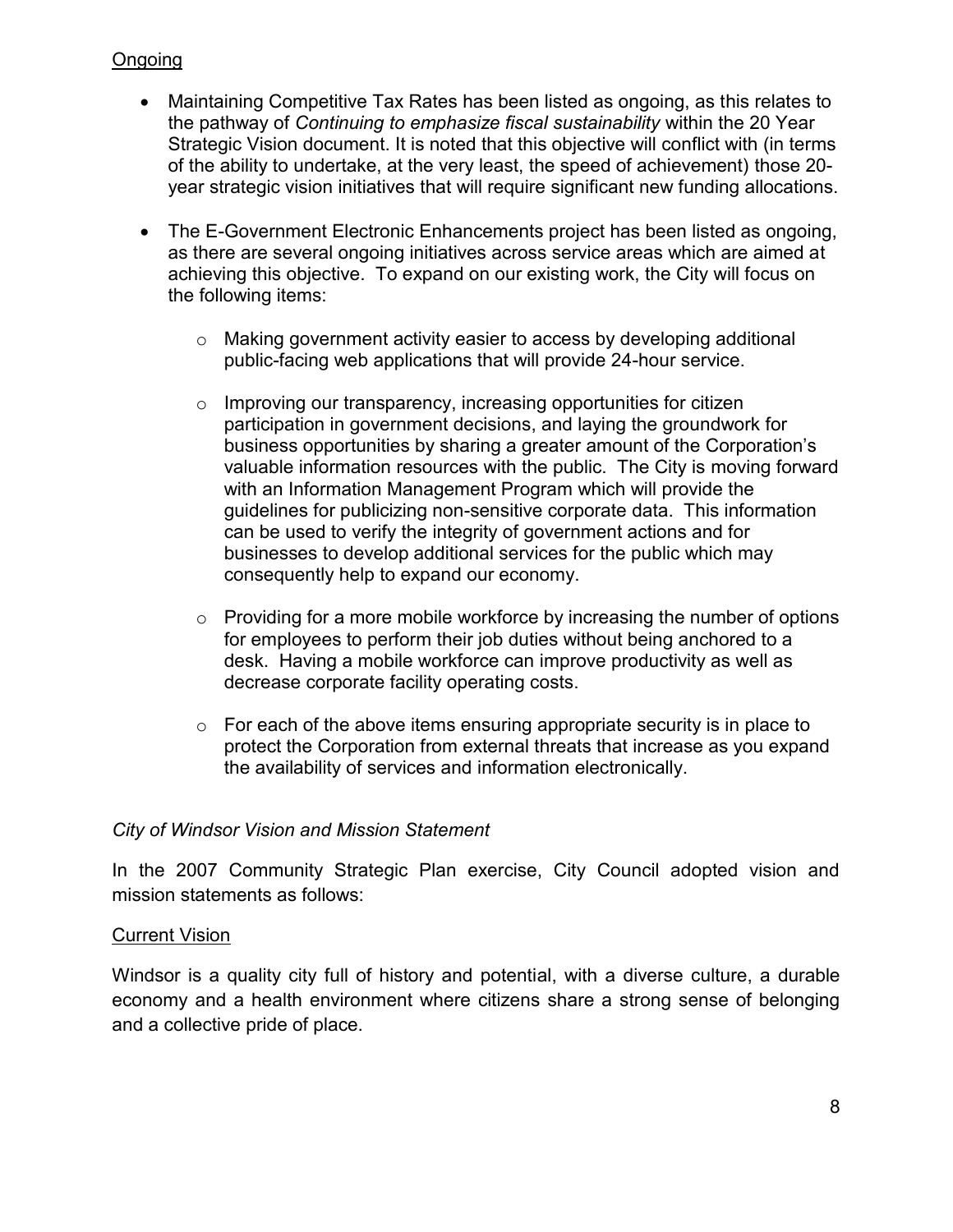#### Current Mission

 Our City is built on relationships- between citizens and their government, businesses and public institutions, city and region- all interconnected, mutually supportive, and focused on the brightest future we can create together.

 City Council may choose to re-affirm its commitment to the vision and mission so that these can continue to provide over-arching guidelines to the City as we move forward. Alternatively, City Council may wish to provide direction as to if they wish to amend these in any way.

 A revised vision and mission statement was drafted by the consultant for use during the targeted consultation sessions and some general feedback was received from stakeholders. Should City Council undertake to update the vision and mission statements, it is recommended that this review take place in a facilitated informal session.

# **RISK ANALYSIS:**

 There are no significant or critical risks associated with the recommendations set out within this report. An open, transparent and accessible public consultation process is an important part of the strategic planning process and contributes to reputational risk management for the City. The engagement of a third-party consultant to facilitate the focused stakeholder sessions and compile the feedback received, also contribute to greater objectivity.

 The 20 year vision document and proposed project allocation will provide Administration with a long-term strategic direction, thereby mitigating the risk of unexpected changes in strategy. This has been previously identified as a signficant enterprise risk, assigned to the Chief Administrative Officer. Mitigation of this risk will continue through annual reporting activities on the Strategic Vision and Corporate Strategic Action Plan.

## **FINANCIAL MATTERS**:

 There are no immediate financial impacts associated with the recommendations. Any new expenditures (i.e. projects, programs or services) proposed as part of the 20 Year Strategic Vision process will be considered as part of the annual operating budget and 5-year capital planning processes.

 It is important, however, to keep the fiscal realities in mind when considering these very worthwhile new initiatives. It is noted, for example, that even just the items listed in the 2015-2018 timeframe will very likely present significant funding challenges. These initiatives total in the range of \$150 million to \$230 million based on very preliminary and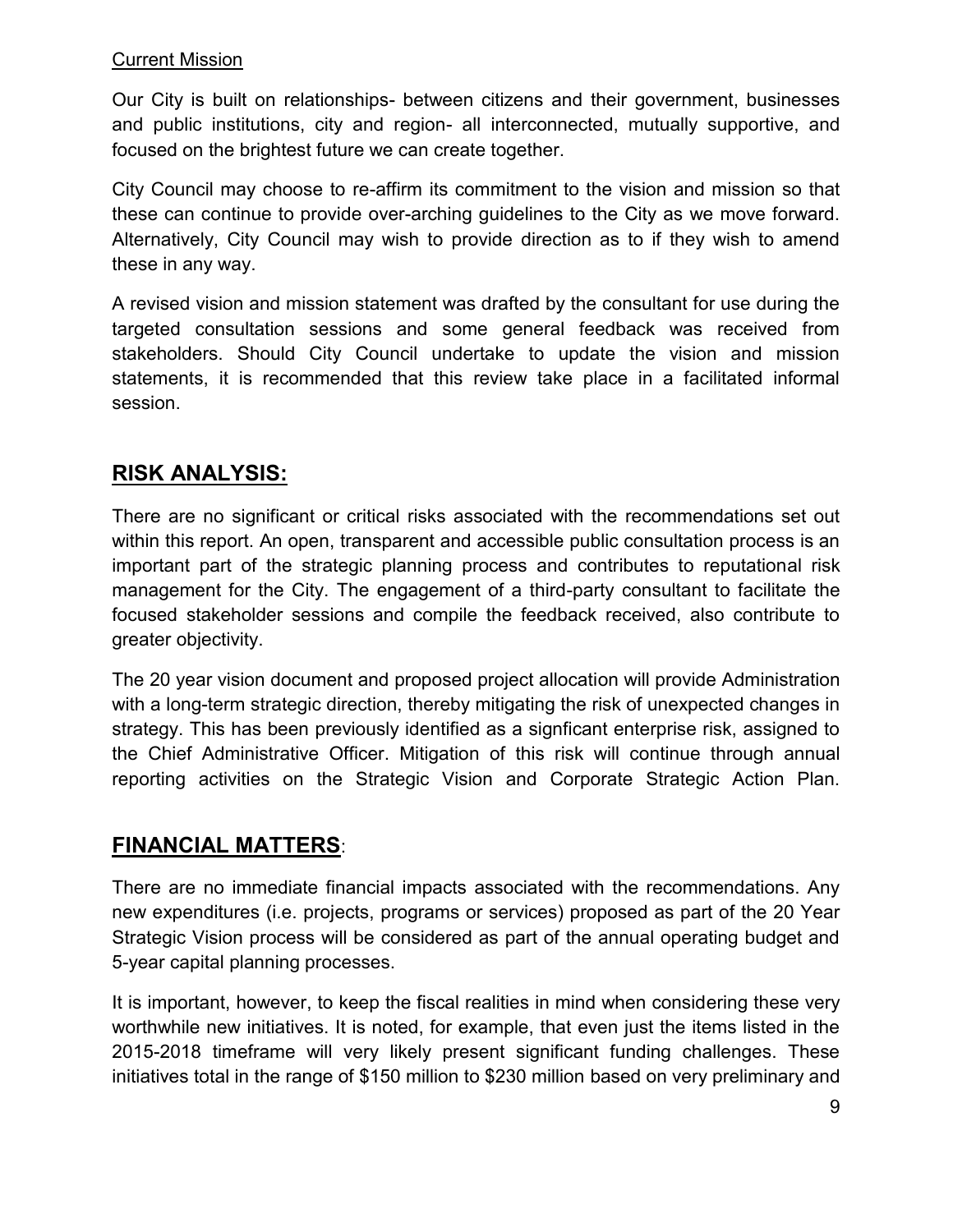high level estimates (that will clearly require significant refinement prior to the potential projects and related scopes being considered for actual implementation). Of that amount, only \$24.1 million has been identified in the combined funding found in the approved 5-year plan or the supplementary funding reported as part of the Cabana Road project report (report #18030).

 As a frame of reference, the typical 5-year capital funding plan normally reflects total funding availability of approximately \$500 million. Furthermore, much of the \$500 million development charges, other restricted reserves, etc.). Therefore undertaking those more expensive new or enhanced services initiatives identified in the 20-year strategic vision will face very significant funding challenges unless non-municipal grants can can funding is restricted to certain uses only (e.g., sewer surcharge revenues, gas tax funds, be leveraged.

 Finally, it is noted that funding for significant new and or expanded services will negatively impact the ability to continue to fund/maintain existing municipal services and infrastructure, unless additional municipal funding is allocated.

# **CONSULTATIONS**:

 This report summarizes the public consultation activities undertaken for the 20 Year draft Strategic Vision document during the fall of 2015 which included members of the public, community leaders and city staff. All members of the Corporate Leadership Team have reviewed this report. A subcommittee consisting of the CAO, Corporate Leader Public Engagement City Clerk, City Treasurer, City Planner and Manager of Corporate Initiatives actively liased with Strategy Corp throughout the consultation process.

# **CONCLUSION:**

 The 20 Year Strategic Vision document and proposed allocation of projects will guide the activities of Administration over the 20 year time horizon.

 Annual reporting on the status of approved vision projects will occur as part of the Corporate Strategic Action Report Card. The report card will be revised to include all of the projects approved in principle through the project allocation exercise, categorized by strategic theme and pathway. As the 20 Year Strategic Vision document will replace the Community Strategic Plan (CSP), a revised version of the CSP report card will be developed to align with the themes and pathways in the approved Strategic Vision. Both report card documents will be brought back to Council in the fall of 2016. Council is invited to share any input on the preferred format for the revised report card document.